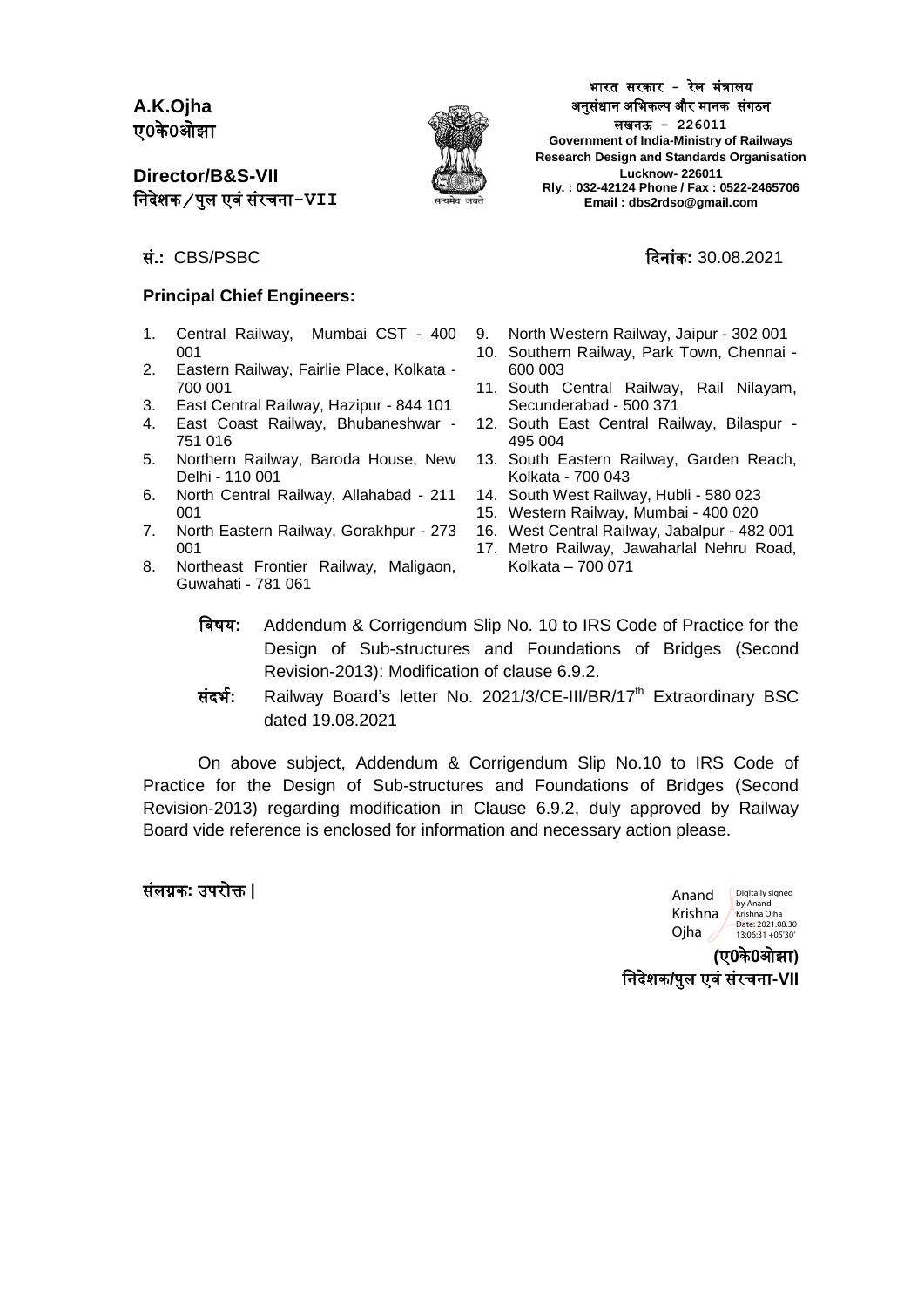## प्रवतवलवप**:**

- **(A)** 1. Additional Member (Civil Engg.) Railway Board, Rail Bhawan, New Delhi 110001
	- 2. Additional Member (Works) Railway Board, Rail Bhawan, New Delhi 110001
	- 3. Principal Executive Director/Bridges, Railway Board, Rail Bhawan, New Delhi - 110001
	- 4. Director General, Indian Railway Institute of Civil Engg., Pune 411 001
	- 5. Executive Director Civil Engg./B&S, Railway Board, Rail Bhawan, Room No.140A, New Delhi - 110001
	- 6. General Manager (C), N. F. Railway, Maligaon, Guwahati 781001
	- 7. The Director General, National Academy of Indian Railways, Vadodara 390004

#### **(B) The Chief Administrative Officer (Construction):**

- 1. Central Railway, Mumbai CST 400 001
- 2. Eastern Railway, Fairlie Place, Kolkata 700 001
- 3. East Central Railway, Mahendrughat, Patna (Bihar) 800 004
- 4. East Coast Railway, Bhubaneswar, (Orissa) 751 016
- 5. Northern Railway, Kashmere Gate, Delhi 110 006
- 6. USBRL Project, Northern Railway, Satyam Complex, Trikuta Nagar Extn., Jammu 180 020
- 7. North Central Railway, Allahabad, (U.P.) 211 001
- 8. North Eastern Railway, Gorakhpur 273 001
- 9. North Western Railway, Jaipur, (Rajasthan) 302 001
- 10. Southern Railway, Egmore, Chennai 600008
- 11. South Central Railway, DRM/Secunderabad Office Compound, Secunderabad -500 371
- 12. South Eastern Railway, Garden Reach, Kolkata 700043
- 13. South East Central Railway, Bilaspur 495 004
- 14. South Western Railway, No. 18 Miller Road, Bangalore, (Karnataka) 560046
- 15. Western Railway, Mumbai 400 020
- 16. West Central Railway, Jabalpur (M.P.) 482 001
- 17. CAO-I, II & III, Northeast Frontier Railway, Maligaon, Guwahati 781011
- 18. CAO/ERS, Southern Railway, Ernakulam, Kerala 682506

#### **(C) Chief Bridge Engineers:**

- 1. Central Railway, Mumbai CST- 400 001
- 2. Eastern Railway, Fairlie Place, Kolkata 700 001
- 3. East Central Railway, Hazipur 844 101
- 4. East Coast Railway, Bhubaneshwar 751 016
- 5. Northern Railway, Baroda House, New Delhi 110 001
- 6. North Central Railway, Allahabad 211 001
- 7. North Eastern Railway, Gorakhpur 273 001
- 8. Northeast Frontier Railway, Maligaon, Guwahati 781 061
- 9. North Western Railway, Jaipur 302 001
- 10. Southern Railway, Park Town, Chennai 600 003
- 11. South Central Railway, Rail Nilayam, Secunderabad 500 371
- 12. South East Central Railway, Bilaspur 495 004
- 13. South Eastern Railway, Garden Reach, Kolkata-700 043
- 14. South West Railway, Hubli 580 023
- 15. Western Railway, Mumbai 400 020
- 16. West Central Railway, Jabalpur 482 001
- 17. Metro Railway, Kolkata 700071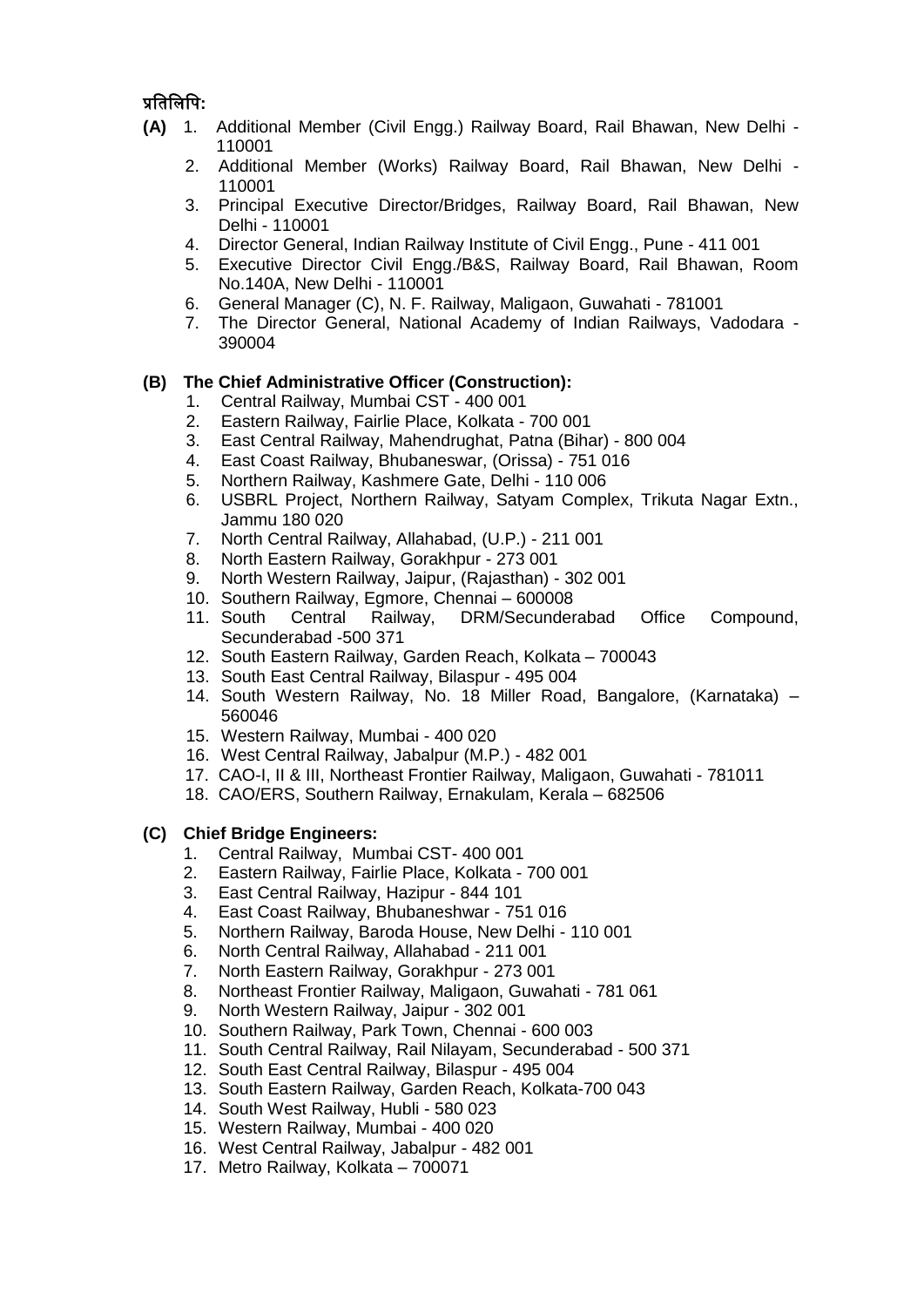#### **(D) Commissioner of Railway Safety:**

- 1. Chief Commissioner of Railway Safety, N.E. Railway Office Compound, Ashok Marg, Lucknow – 226002
- 2. Central Circle, 2nd Floor, Churchgate Station Building Mumbai 400020
- 3. Eastern Circle, Multistoreyed Building of Eastern Railway, 12th Floor, Strand Road, Kolkata - 700001
- 4. Northern Circle, near Centre for Railway Information System, Safdarjung Railway Station, New Delhi - 110021
- 5. North Eastern Circle, DRM Compound, Northern Railway, Hazratganj, Lucknow - 226001
- 6. Northeast Frontier Circle, 12 Strand Road, Multistoryed Building of Eastern Railway, Kolkata - 700001
- 7. Southern Circle, 7 Seshadri Road, Gandhi Nagar, Bangalore 560009
- 8. South Central Circle, Opp. Rail Nilayam, Sarojini Devi Road, Secunderabad - 500 071
- 9. South Eastern Circle, 14 Strand Road, Multistoryed Building of Eastern Railway, Kolkata-700001
- 10. Western Circle, 2nd Floor, Churchgate Station Building Annexe, Maharishi Karve Road, Mumbai-400020.

#### **(E) Railway PSUs & Others:**

- 1. The Managing Director, RITES LTD, RITES Bhawan, Plot No.1, Sect.29, Gurgaon (Haryana) - 122001
- 2. The Managing Director, IRCON, Palika Bhawan, Sector-XIII, R.K. Puram, New Delhi - 110066
- 3. The Chairman & Managing Director, Konkan Railway Corporation Ltd., Belapur Bhavan, Plot No. 6, Sector-II CBD Belapur, Navi Mumbai - 400 614
- 4. The Managing Director, Rail Vikas Nigam Ltd., Ist floor, August Kranti Bhawan, Bhikaji Coma Place, Africa Road, R.K. Puram, New Delhi - 110 016
- 5. The Managing Director, DFCCIL, 5th Floor, Pragati Maidan, Metro Station Building Complex New Delhi - 110001
- 6. The General Manager, Delhi Metro Rail Corporation Ltd., NBCC Place, Bhishma Pitamah Marg, Pragati Vihar, New Delhi - 110003



**(**ए**0**के**0**ओझ **)** वनिेशक@पुल एिं संरचन **-VII**